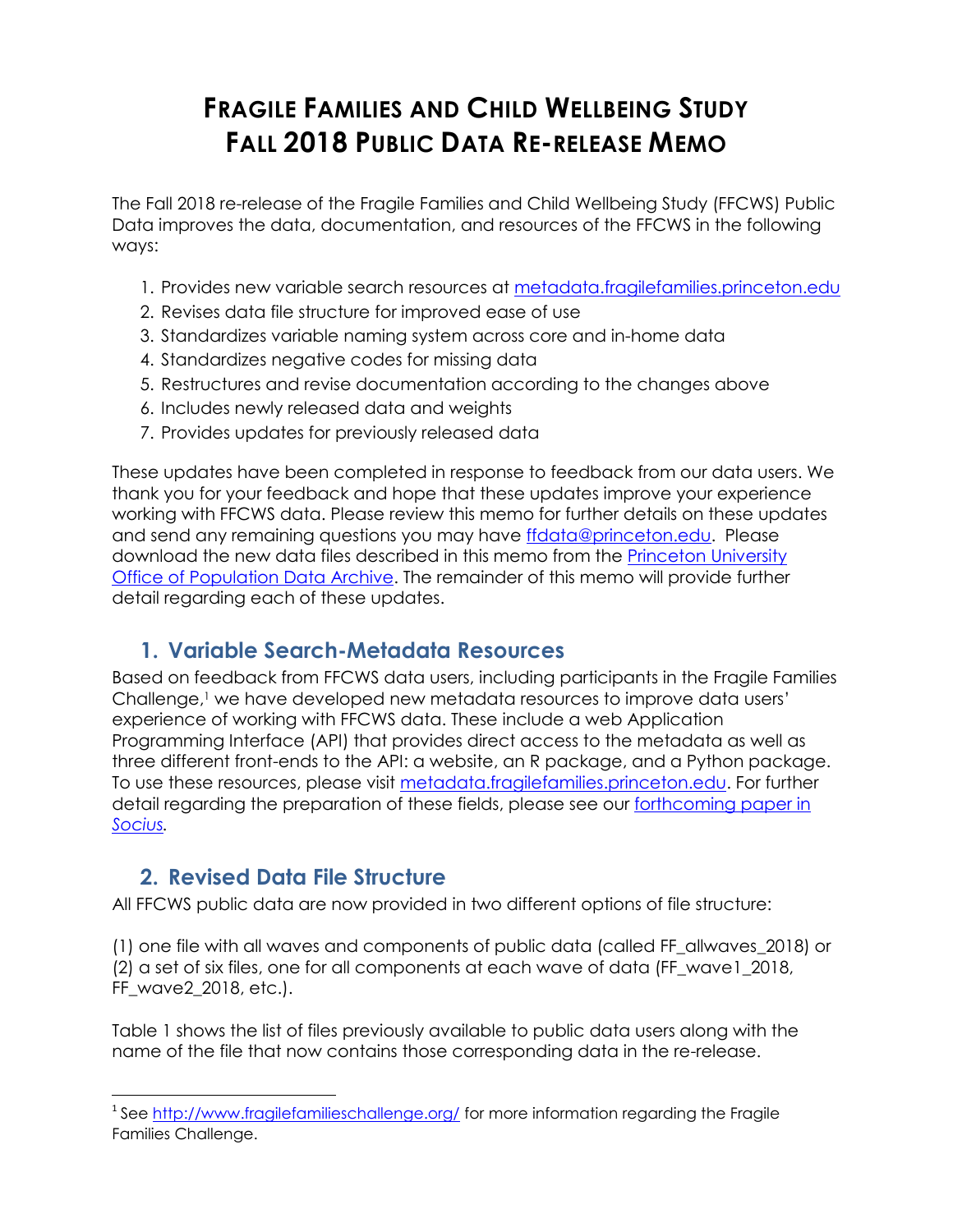| <b>Old File Description</b>           | <b>Old File Name</b>        | New File*                   |
|---------------------------------------|-----------------------------|-----------------------------|
| Core-merged file                      | ff_pub_merge2               | Split by wave across:       |
|                                       |                             | FF_wave1_2018-FF_wave4_2018 |
| Nine Year Core and More               | $ff_y9_pub1$                | FF_wave5_2018               |
| Nine Year Weights                     | ff_y9_pubweights082013      | FF_wave5_2018               |
| <b>Fifteen Year Core</b>              | ff Y15 pub                  | FF wave6 2018               |
| Three-Year In-Home                    | inhome3yr                   | FF wave3 2018               |
|                                       | inhome3yrcalendar           |                             |
|                                       | ff_attachment_variables_pub |                             |
| Five-Year In-Home                     | inhome5yr2011               | FF_wave4_2018               |
|                                       | inhome5yrcalendar           |                             |
| <b>Three-Year Child Care Provider</b> | ffchildcareprovider         | FF_wave3_2018               |
| Five-Year Teacher Survey              | ff_kteachersurvey_fnlpub    | FF wave4 2018               |

#### **Table 1. Old and New File Names**

\* All data are also available in *FF\_allwaves\_2018.*

### **3. Standardization of Variable Names**

In the previous version of the public data, a variable naming convention was used across the Core Surveys: a prefix of one-letter and one number indicated the survey and wave in which that question was asked (ex.  $ml =$  mother baseline,  $15 =$  father Year 9). Additionally, a "c" for "constructed" was added in front of the one letter prefix if a variable was constructed by the study staff as a short-cut for researchers. However, this convention was not consistently applied for Year 3 and Year 5 In-Home and other supplemental files. In this re-release, we applied these variable naming rules across all surveys. For a full list of old variable names and new variable names, see the relevant columns included in the metadata resources. <sup>2</sup> Table 2 provides a summary of all prefix changes.

#### **Table 2. Old and New Variable Prefixes**

l

| old prefix               |     | new prefix              |
|--------------------------|-----|-------------------------|
| kind                     | $=$ | †4                      |
| $c[2-5]$ [city   nat] wt | $=$ | $q[2-5]$ [city   nat]wt |
| ffcc_centsurvey_         |     | d3                      |
| ffcc_centobs_            | $=$ | e3                      |
| ffcc_famsurvey_          | $=$ | r3                      |
| ffcc_famobs_             | $=$ | s3                      |
| ffcc_pof_                | $=$ | $\cup$ 3                |
| hv5                      | $=$ | [c   blank] [h] [5]     |

<sup>&</sup>lt;sup>2</sup> Use "Old Name" in the metadata [Advanced Search](http://metadata.fragilefamilies.princeton.edu/search) to identify name changes to a particular variable.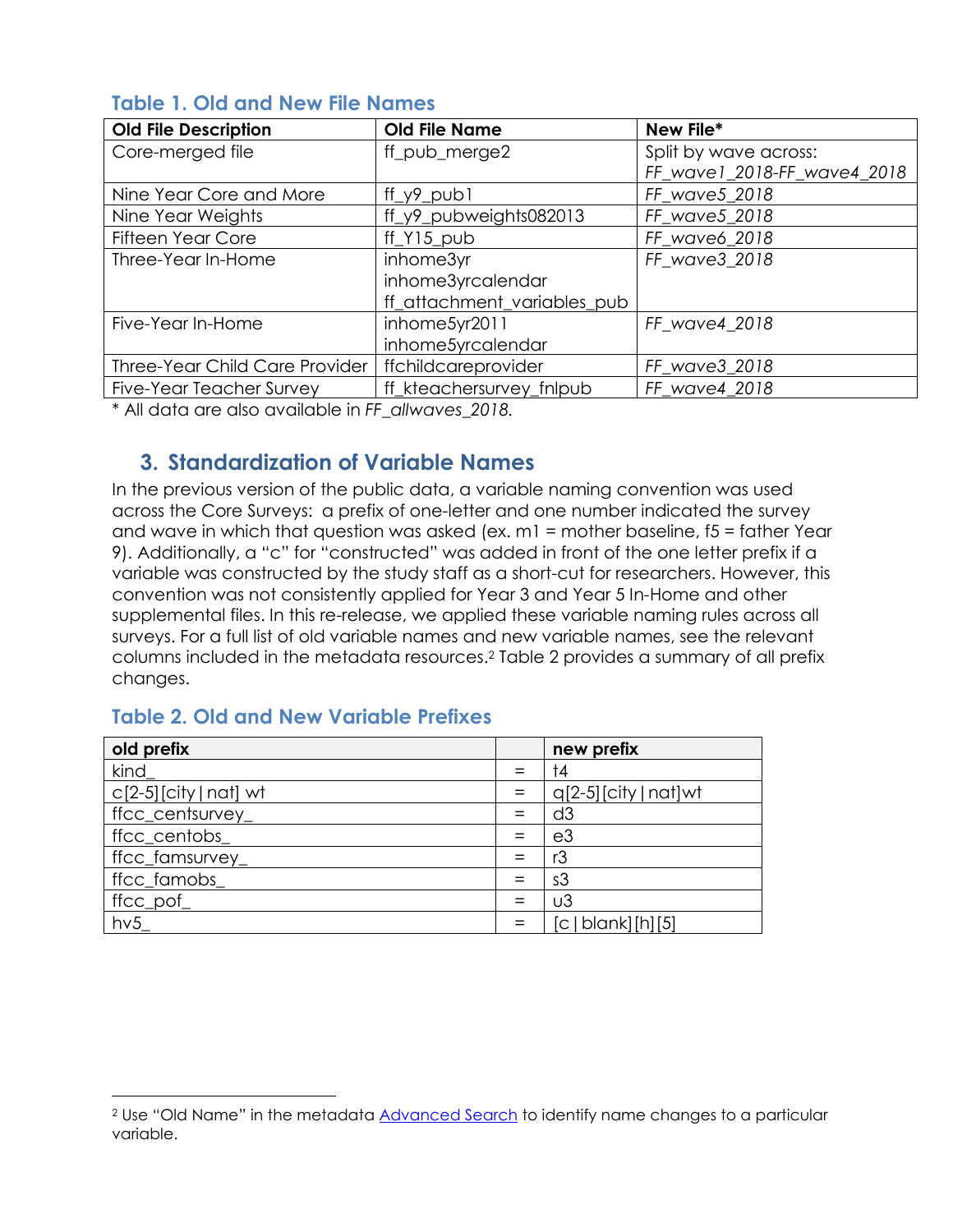| previously no prefix                  | new prefix            |
|---------------------------------------|-----------------------|
| In-Home PCG Survey Years 3 & 5        | [c   blank][p][3   4] |
| In-Home Observations Years 3 & 5      | [c   blank][o][3   4] |
| In-Home Activity Workbook Years 3 & 5 | [c   blank][h][3   4] |
| Attachment variables (Year 3 only)    | ch3att                |
| Employment calendar                   | ch[3 4]emp            |
| Child care calendar                   | ch[3 4]cc             |

# **4. Standardization of Negative Codes for Missing Data**

Previously, the FFCWS Core data files used standard negative codes for missing data. However, these negative codes were not applied consistently to Year 3 and Year 5 In-Home and other supplemental data files. <sup>3</sup> We recoded the missing values to match the standard below:

| <b>Value</b> | <b>Value Label</b> |
|--------------|--------------------|
| -9           | -9 Not in wave     |
| -8           | -8 Out of range    |
| -7           | $-7$ N/A           |
| -6           | -6 Skip            |
| $-5$         | -5 Not asked       |
| -4           | -4 Multiple ans    |
| -3           | -3 Missing         |
| $-2$         | -2 Don't know      |
| - 1          | -1 Refuse          |

## **5. Restructuring of Documentation**

We have also restructured our PDF documentation. There is now one User's Guide for each wave of data. Each User's Guide now contains the information which was previously found in the "Guide to the Public Use Files", "Scales Documentation", and "In-Home User's Guide." One TXT format codebook for each wave is also provided.

## **6. Newly Released Data**

There are now **national and city weights for the PCG, Teen, and Home Visit at Year 15**, constructed using a similar process to previous waves.

We have constructed two new variables to measure **PCG Anxiety at Year 15**, cp6gad: (PCG meets anxious criteria in last year (CIDI)) and cp6gad\_9y: (Constructed - PCG meets anxious criteria since last interview (CIDI)). For more information, please see the Year 15 Guide to the Public Use Files, page 42.

 $\overline{\phantom{a}}$  $^{\rm 3}$  For example, in the survey of kindergarten teachers, some variables had data coded to 98 for "not ascertained" and 99 for "don't know", with a system missing if the respondent was not in the survey. These variables were marked with missing data code 14, and then our program recoded all 98 "not ascertained" to -3 "-3 Missing" and 99 "don't know" to -2 "-2 Don't know". The system missing codes were changed to -9 "-9 Not in wave".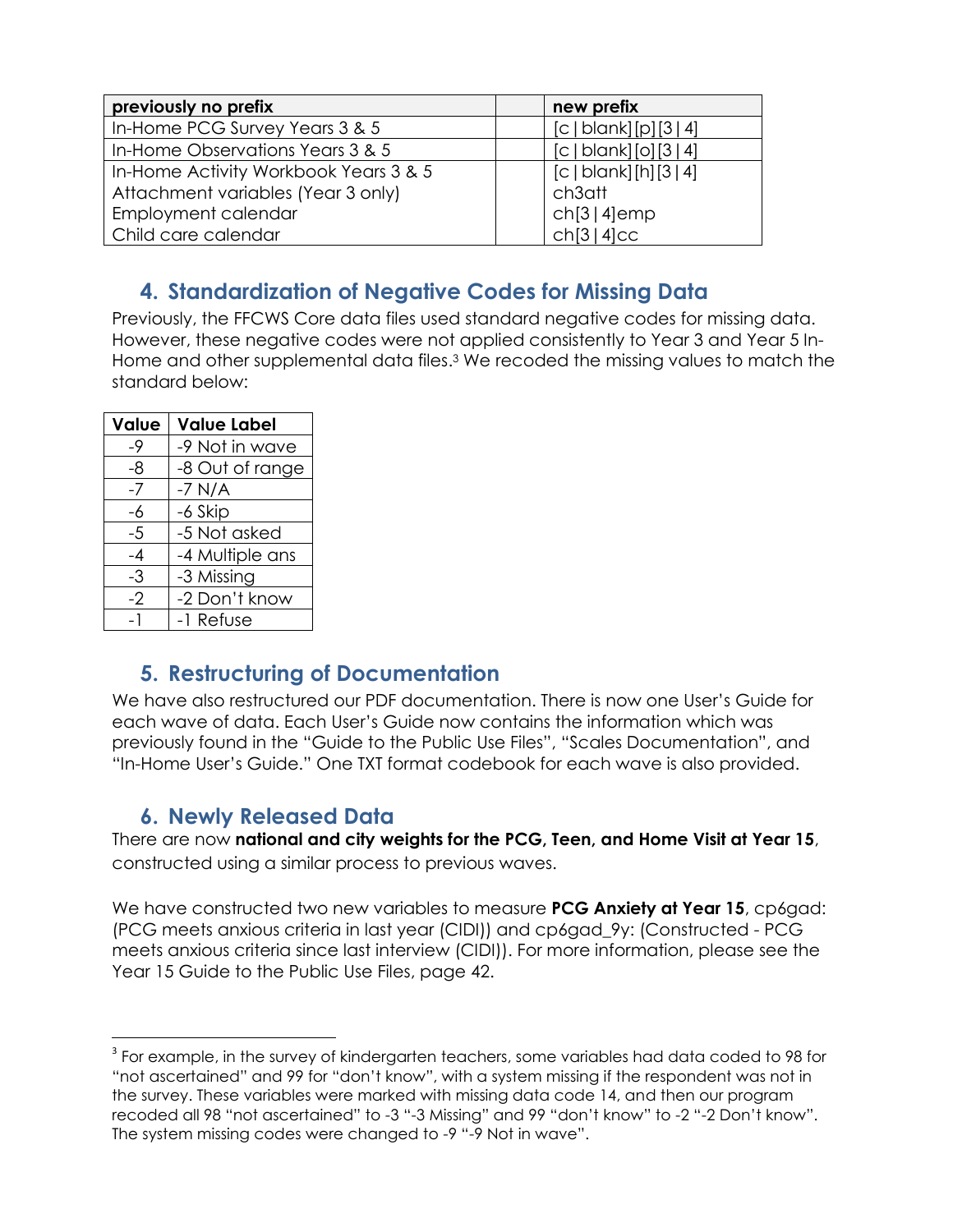Previously, there were only constructed variables for education at baseline and Year 9. We have added equivalent variables at Years 1, 3 and 5 (cm2edu, cm3edu, cm4edu, cf2edu, cf3edu, cf4edu) so researchers can more easily capture **parent's educational attainment** across waves.

Finally, we added a flag (cm1med) for **whether a mother's hospital medical records was abstracted** at baseline.

**Three measures from the In-Home Study**, which were previously available by request, are now included in the public data files, including 7 variables related to gross motor skills, 9 variables regarding sustained attention, and a series of variables regarding parent-child affect. Further documentation of these measures is available in the Year 3 and Year 5 User Guides.

### **7. Updates to the Data**

#### Recoding of "Circle All that Apply" and String Variables

In the previous release, there were variables in the Child Care Provider Survey (d3) and Family Care Provider Survey (r3) that used the number from the questionnaire as the value for a "Yes" response, as opposed to the standard "1" used throughout the data. For example, in A28 from the Child Care Provider Survey, "Yes" is coded to two for d3a28\_2, three for d3a28\_3, etc. In order to match the standard of the data, we recoded the "Yes" responses to 1 for a series of these child care variables. 4

Additionally, in the previous release, there were variables from the In-Home Survey components (p3, o3, p4, o4) and the surveys listed above that contained the exact quote given in response to an "Other (Specify)" response to a multiple-choice question. In order to make these variables easier to use, we have back coded these responses into the applicable existing answer option, whenever possible. If there were over 10 respondents that specified similar "Other" responses, but there was not an applicable answer option, we added a new answer option. This led to the creation of these new variables. <sup>5</sup> We dropped 185 string variables during this process. For a full list of these variables, please email FFData@princeton.edu.

#### Constructed Variables Updates

l

**cm1bsex**: We updated gender in cm1bsex for 26 focal children.<sup>6</sup>

**cm5\_bmomstat**: Three mothers were incorrectly coded as having completed the Year 9 interview while incarcerated. We corrected these cases to "64 Complete by Telephone."<sup>7</sup>

<sup>4</sup> These variables include: d3a10a\_[2-11], d3a26\_[0-4][9], d3a27\_[0-3][9], d3a28\_[0-6][8-9], d3a33a\_[2-14], d3c5a\_[2-14], r3a6\_a[2-14], d3c6\_a[2-9], r3a7a\_[2-9], r3a8\_[2-9], r3a9\_[2-9], r3a10\_a[2-9], d3c13a\_[0-7][9] , r3a17a\_[0-7][9], r3a18a\_[0-7][9], d3g9\_[2-5][9], r3b13b\_[0][2-5][8- 9], r3f13\_[2-5][9], r3f25[b-d].

<sup>5</sup> These variables include: d3a28\_101, d3a15\_[d,e], d3a23a\_[1-7], d3g9\_101, t4g4\_[101-106], r3f13\_101, d3c13a\_10, d3c14a\_101, r3a18a\_101, r3b26\_a, r3b31a.

<sup>6</sup> Cm1bsex was corrected to male for idnums 0788, 1006, 1155, 4207, 4389, 1780, 4785; and recoded to female for idnums 4582, 3108, 3776, 0993, 0689, 4129, 0968, 0076, 4671, 3340, 0874,1524, 0706, 0997, 1010, 2717, 3478, 4437and 4591.